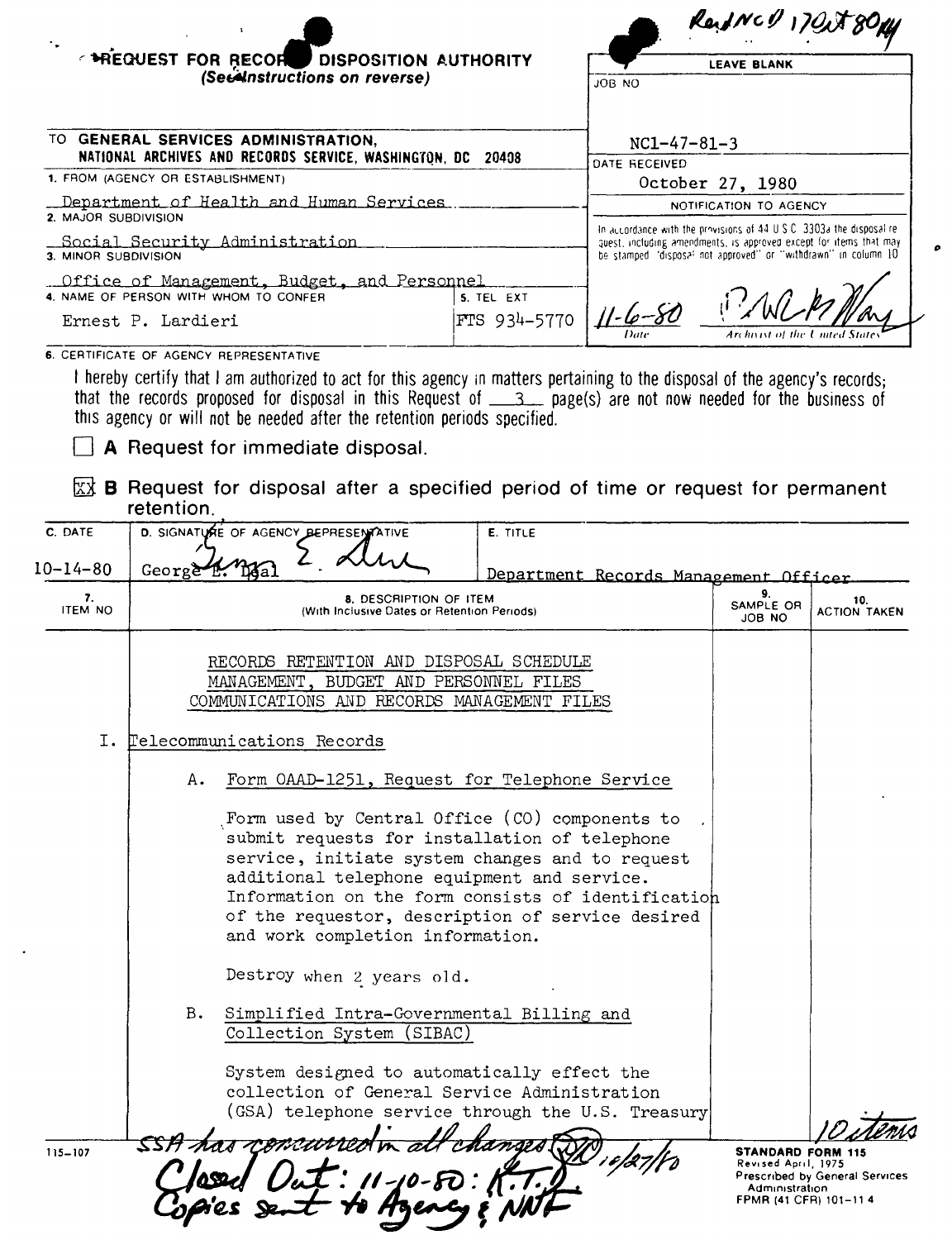| JOB NO<br><b>Request for Records Disposition Authority-Continuation</b> |                                                                                                                                                                                                                                                                                                                                                                                                                                                                                                                                                                                                                                                                                                      |                           | PAGE OF<br>2. of 3         |  |
|-------------------------------------------------------------------------|------------------------------------------------------------------------------------------------------------------------------------------------------------------------------------------------------------------------------------------------------------------------------------------------------------------------------------------------------------------------------------------------------------------------------------------------------------------------------------------------------------------------------------------------------------------------------------------------------------------------------------------------------------------------------------------------------|---------------------------|----------------------------|--|
| 7.<br><b>ITEM NO</b>                                                    | 8. DESCRIPTION OF ITEM<br>(With Inclusive Dates or Retention Periods)                                                                                                                                                                                                                                                                                                                                                                                                                                                                                                                                                                                                                                | 9.<br>SAMPLE OR<br>ON BOL | 10.<br><b>ACTION TAKEN</b> |  |
|                                                                         | Department. This information is provided through<br>computer readout forms or photocopies of same.<br>Destroy when 3 years old.<br>С.<br>Obligation Document Files<br>Duplicate copies of obligation documents, invoices                                                                                                                                                                                                                                                                                                                                                                                                                                                                             |                           |                            |  |
|                                                                         | and GSA vouchers received from Office of Financial<br>Resources (OFR) for a post review of ordered<br>telephone equipment or systems. (Record copies of<br>documents are maintained by OFR). Documents relating<br>to the procurement of nonroutine and/or unique<br>items including GSA approvals are retained in a<br>field installation case file. Case files may include<br>documentation, such as regional and field office<br>telephone change orders; Forms SF-145, Order for<br>Telephone Service; Form SSA-6021, Order for Telephone<br>Service; commercial telephone invoices and GSA<br>telephone vouchers (Form GSA-789, Statement, Voucher<br>and Schedule of Withdrawals and Credits.) |                           |                            |  |
|                                                                         | Documentation Relating to Non-Routine Actions<br>File in case file. Review case files at least<br>annually and destroy documentation without<br>continuing value.                                                                                                                                                                                                                                                                                                                                                                                                                                                                                                                                    |                           |                            |  |
|                                                                         | Other Documents                                                                                                                                                                                                                                                                                                                                                                                                                                                                                                                                                                                                                                                                                      |                           |                            |  |
|                                                                         | Destroy upon completion of review.                                                                                                                                                                                                                                                                                                                                                                                                                                                                                                                                                                                                                                                                   |                           |                            |  |
|                                                                         | Teleservice Center (TSC)<br>D.<br>Comparative Weekly Performance Report or TSC Report                                                                                                                                                                                                                                                                                                                                                                                                                                                                                                                                                                                                                |                           |                            |  |
|                                                                         | Source documents submitted weekly by TSCs to report<br>quantitive data on TSC service performance<br>and telephone facilities.                                                                                                                                                                                                                                                                                                                                                                                                                                                                                                                                                                       |                           |                            |  |
|                                                                         | Destroy when 2 years old.                                                                                                                                                                                                                                                                                                                                                                                                                                                                                                                                                                                                                                                                            |                           |                            |  |
| II.                                                                     | Inventory Files                                                                                                                                                                                                                                                                                                                                                                                                                                                                                                                                                                                                                                                                                      |                           |                            |  |
|                                                                         | Α.<br>Quarterly Toll-Free Calling Report                                                                                                                                                                                                                                                                                                                                                                                                                                                                                                                                                                                                                                                             |                           |                            |  |
|                                                                         | Management report soliciting data from regional<br>offices to furnish current information on the actual                                                                                                                                                                                                                                                                                                                                                                                                                                                                                                                                                                                              |                           |                            |  |

--------~--------------------------------------------------------------~--------~------------ 115-203 Four copies, Including original, to be submitted to the National Archives STANDARD FORM 115-A